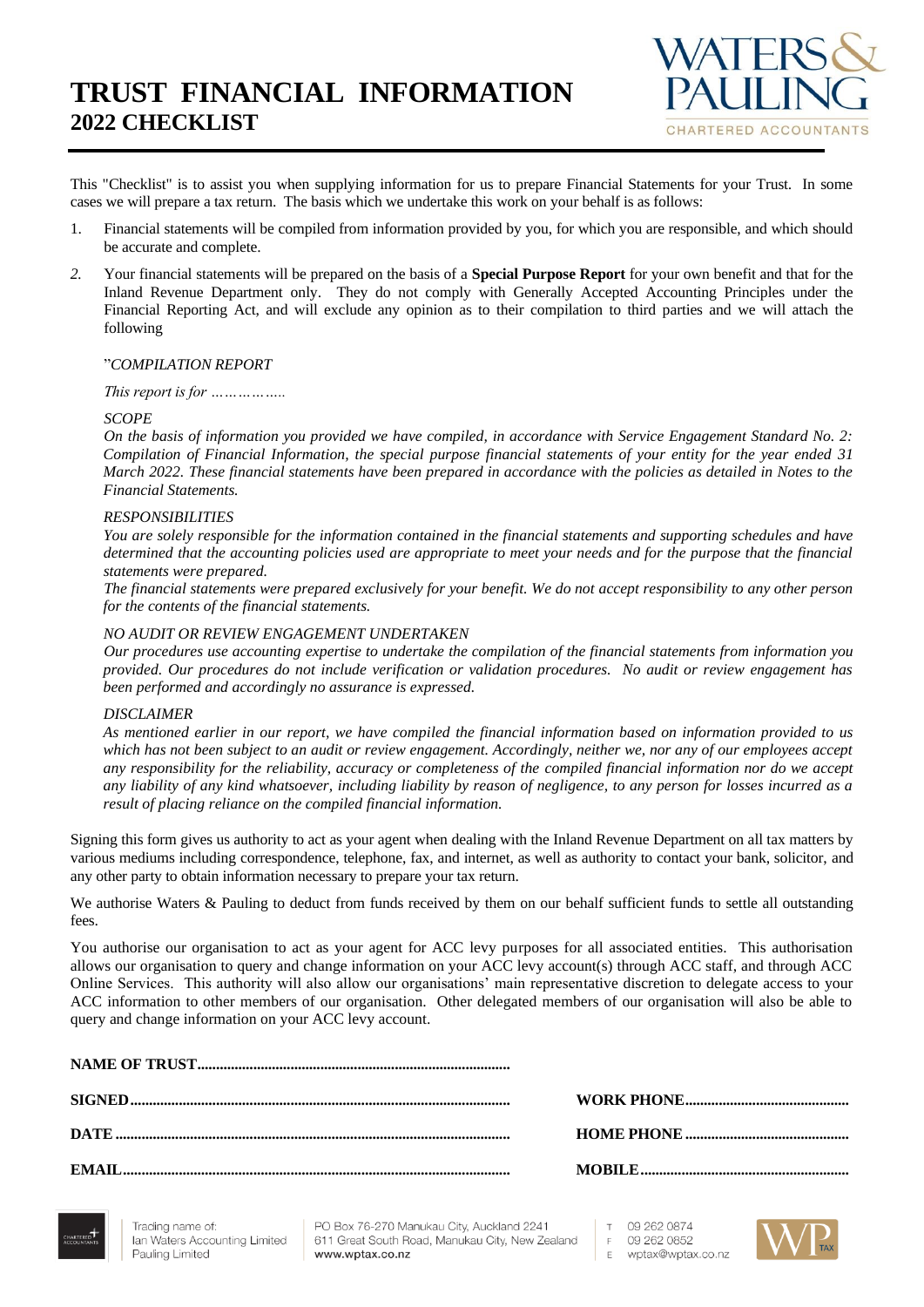| <b>INCOME FROM INTEREST</b> | YES/NO |
|-----------------------------|--------|
|                             |        |

Please supply advice notices

| NZ INTEREST FROM:                        | <b>GROSS</b> | <b>RWT</b>                                     |
|------------------------------------------|--------------|------------------------------------------------|
|                                          |              |                                                |
|                                          |              |                                                |
|                                          |              | $\$\ldots\ldots\ldots\ldots\ldots\ldots\ldots$ |
|                                          |              | $\$$                                           |
|                                          |              |                                                |
| USE OF MONEY INTEREST RECEIVED FROM IRD: | \$           |                                                |
| <b>OVERSEAS INTEREST FROM:</b>           |              |                                                |
|                                          |              |                                                |
|                                          |              |                                                |
|                                          |              |                                                |
| <b>TOTAL</b>                             | \$           |                                                |

If the Trust has any investments entered into prior to 31 March 2022 but maturing after 31 March 2022 please provide details.

| $\mathbf 2$ | <b>INCOME FROM DIVIDENDS</b><br>Please supply advice notices |              |                              |            |
|-------------|--------------------------------------------------------------|--------------|------------------------------|------------|
|             | NZ DIVIDENDS FROM:                                           | <b>GROSS</b> | <b>IMP</b><br><b>CREDITS</b> | <b>RWT</b> |
|             |                                                              |              |                              |            |
|             |                                                              | .            | .                            |            |
|             |                                                              |              |                              |            |
|             | <b>OVERSEAS DIVIDENDS FROM:</b>                              |              |                              |            |
|             |                                                              |              |                              |            |
|             |                                                              |              |                              |            |
|             | TOTAL                                                        | .            |                              |            |

#### **3 INVESTMENTS IN FOREIGN COMPANIES & UNIT TRUSTS YES/NO**

The Tax Rules have changed in relation to investments held in Foreign Companies & Unit Trusts. So that we can correctly calculate your tax liability, please provide the following on a separate page:

- A list of Investments in Foreign Companies and Unit Trusts at the start of the year, 31 March 2021 giving the cost price in NZ dollars.
- The market value in the Foreign Currency of each investment at:<br>a) 31 March 2021 (if we do not already have from last ye a) 31 March 2021 (if we do not already have from last year) b) 31 March 2022
- Details of investment purchases including the number of shares/units and the foreign currency cost (this includes additions under Dividend Reinvestment Plans).
- Details of investment sales giving number of shares/units sold in foreign currency proceeds after brokerage.
- Details of dividends received in the year including any foreign tax credits.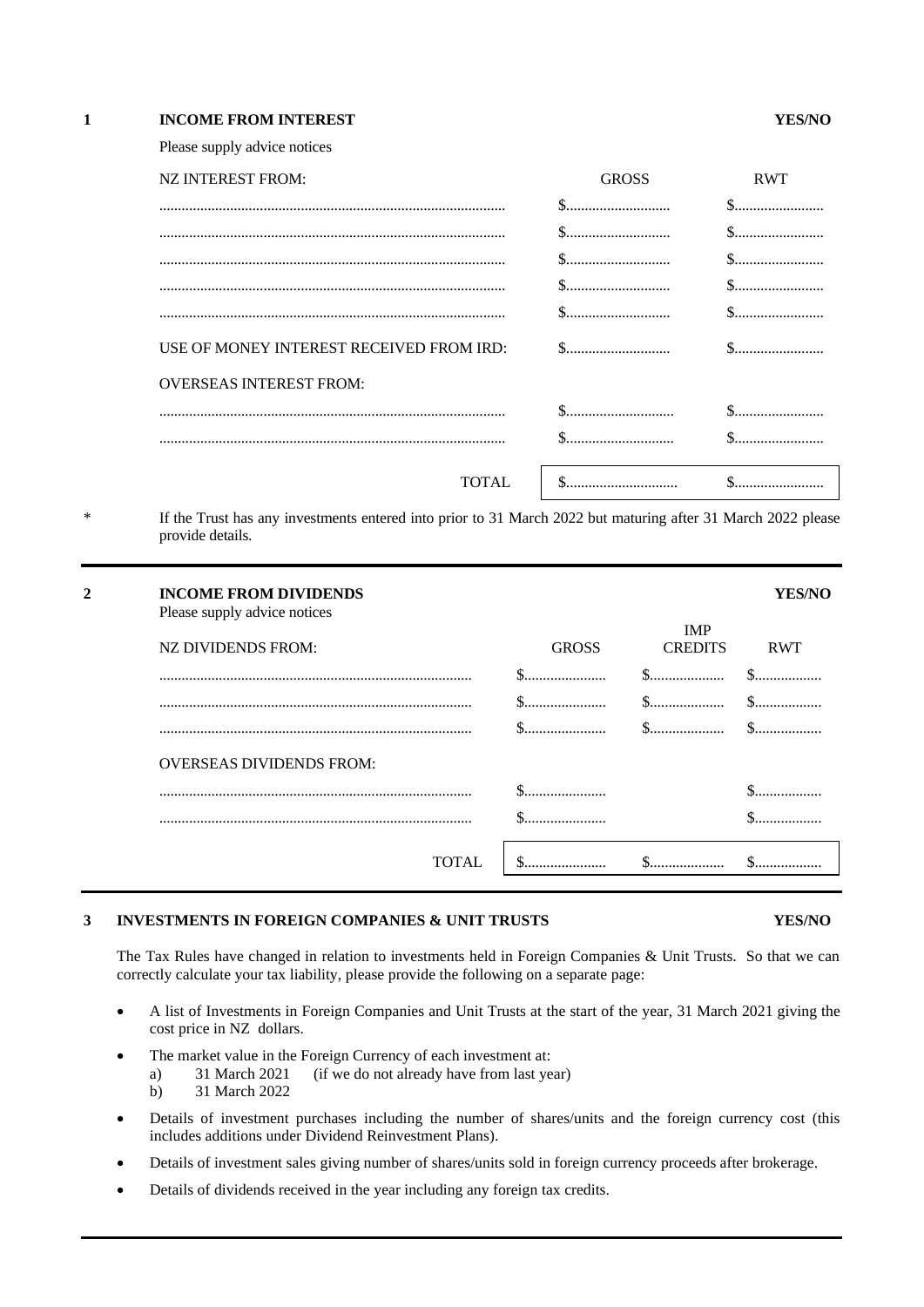## **4 DISCLOSURES**

|   | a)                                                                                                                                                                                                              |     | Have you obtained a private binding ruling from the IRD?                                                                                                                                                                                                             | YES/NO        |
|---|-----------------------------------------------------------------------------------------------------------------------------------------------------------------------------------------------------------------|-----|----------------------------------------------------------------------------------------------------------------------------------------------------------------------------------------------------------------------------------------------------------------------|---------------|
|   | b)                                                                                                                                                                                                              |     | During the year has the trust controlled or held more than an ownership<br>interest of 10% in a Foreign Company?                                                                                                                                                     | <b>YES/NO</b> |
|   | $\mathbf{c})$                                                                                                                                                                                                   |     | During the year did the trust own any shares or units in unit trusts<br>in companies managed outside of New Zealand?                                                                                                                                                 | <b>YES/NO</b> |
|   |                                                                                                                                                                                                                 |     | If YES, please provide further details including each investment, country<br>of origin, dividend and distribution advices for the year, and if they were sold during<br>the year their original cost and sale price.                                                 |               |
|   | During the year did the trust pay life insurance premiums to an overseas<br>$\rm d$<br>overseas life insurance company or own a life policy issued by an overseas<br>insurer?                                   |     | YES/NO                                                                                                                                                                                                                                                               |               |
|   | Has the trust been party to an agreement for the sale and purchase of<br>e)<br>property under which settlement will take place more than 93 days<br>after entering into the agreement or to a specified option? |     | YES/NO                                                                                                                                                                                                                                                               |               |
| 5 |                                                                                                                                                                                                                 |     | <b>INCOME FROM RENTS</b>                                                                                                                                                                                                                                             | YES/NO        |
|   |                                                                                                                                                                                                                 | (a) | Is this the first year receiving rental income from this property:                                                                                                                                                                                                   | YES/NO        |
|   |                                                                                                                                                                                                                 |     | If $NO$ go to $(e)$                                                                                                                                                                                                                                                  |               |
|   |                                                                                                                                                                                                                 | (b) | Provide a copy of the Sale & Purchase Agreement and all solicitors statements regarding the purchase.                                                                                                                                                                |               |
|   |                                                                                                                                                                                                                 | (c) | Provide details of any mortgage borrowed, repayments and interest paid to 30 September 2021 and<br>(i)<br>then to 31 March 2022.<br>Also include details of any refinancing.<br>(ii)<br>(iii) Provide a copy of bank statement showing mortgage owing 31 March 2022. |               |
|   |                                                                                                                                                                                                                 |     |                                                                                                                                                                                                                                                                      |               |

- (d) If the property is managed by an agent provide copies of monthly statements showing rent collected, commission and other expenses deducted.
- (e) If the property was sold during the year provide a copy of the Sale & Purchase Agreement and all solicitors statements regarding the sale.
- (f) If you have already summarised rents received and expenses paid, please provide details as follows:

| <b>Gross Rents Received</b>                               | COMMERCIAL / RESIDENTIAL | $\S$                             |
|-----------------------------------------------------------|--------------------------|----------------------------------|
| <b>Address of Property</b>                                |                          |                                  |
| Period of Rental                                          |                          |                                  |
| Payments - Insurance                                      |                          |                                  |
| - Interest                                                |                          | $\mathbb{S}$                     |
| - Rates (including land, water, $\&$<br>Regional Council) |                          | $\S$                             |
| - Repairs & Maintenance                                   |                          | $\mathbb{S}$<br>(Advise details) |
|                                                           |                          | $\mathbb{S}$                     |

- (g) If you have not summarised details of rentals received and expenses paid, please provide records such as:
	- Bank Statements
	- Cash Books
	- Computerised records
	- Other<sup>-</sup>

(h) Accounts Receivable (money owed to you at year end). Please provide details.

(i) Accounts Payable (money owed by you at year end). Please provide details.